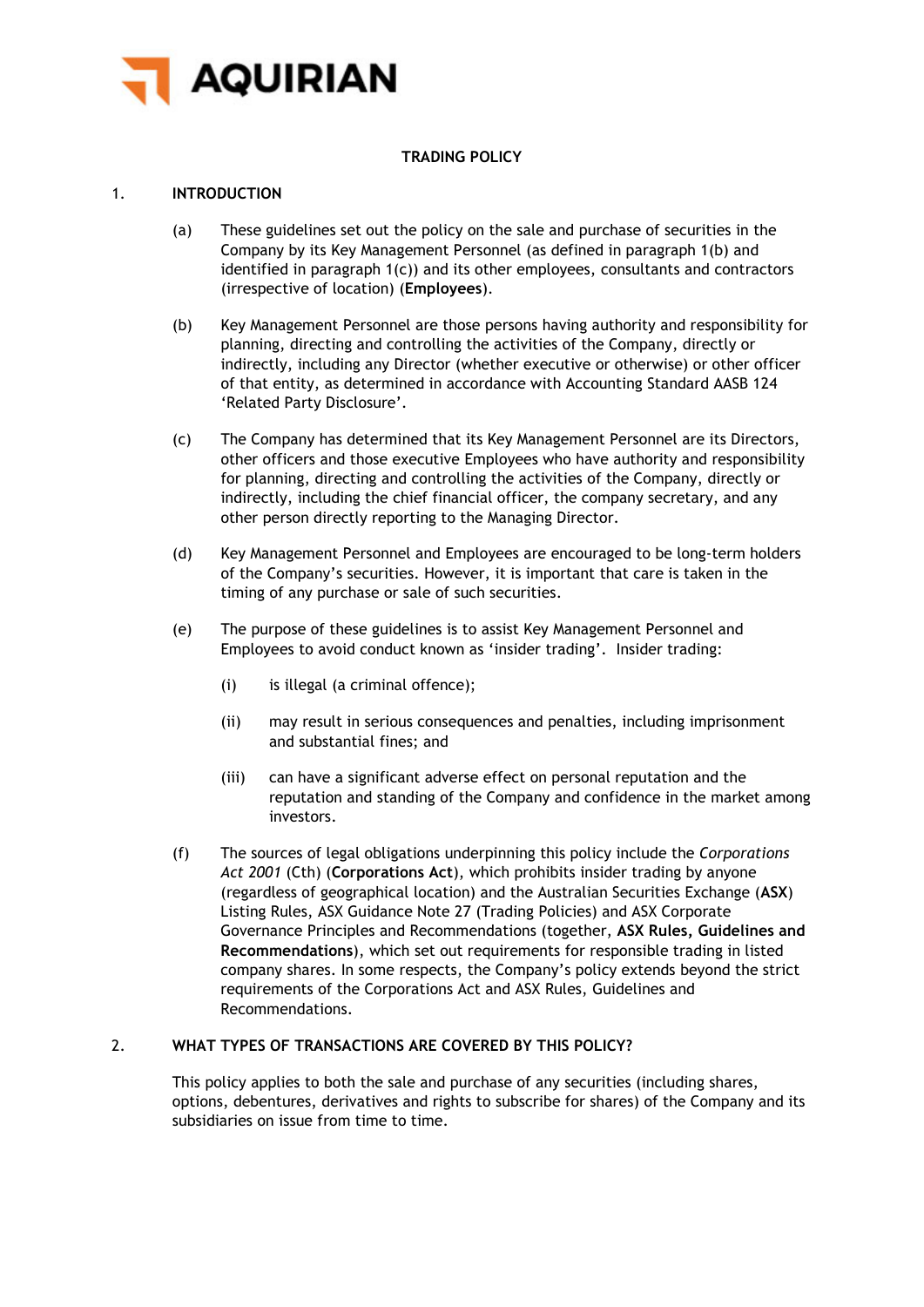### 3. **WHAT IS INSIDER TRADING?**

#### 3.1 **Prohibition**

Insider trading is a criminal offence and may also result in civil liability. In broad terms, a person will be guilty of insider trading if:

- (a) that person possesses information which is not generally available to the market and, if it were generally available to the market, would be likely to have a material effect on the price or value of the Company's securities (ie information that is 'price sensitive' or 'inside' information); and
- (b) that person:
	- (i) buys or sells securities in the Company;
	- (ii) procures someone else to buy or sell securities in the Company; or
	- (iii) passes on that information to a third party where that person knows, or ought reasonably to know, that the third party would be likely to buy or sell the securities or procure someone else to buy or sell the securities of the Company.

Insider trading is prohibited at all times, including outside the Closed Periods described in paragraph [4.4.](#page-3-0)

## 3.2 **Examples of 'price sensitive' or 'inside' information**

Generally, information is considered to be 'price sensitive' or 'inside' information if the information would, or would be likely to, influence persons who commonly acquire securities in deciding whether or not to buy or sell the Company's securities and thereby may be likely to materially affect the price of the Company's securities.

To illustrate the prohibition described above, the following are possible examples of 'price sensitive' 'or inside' information which, if made available to the market, may be likely to materially affect the price of the Company's securities (and for the purposes of this paragraph, a reference to 'Company' below includes its subsidiaries):

- (a) the Company considering a major acquisition, merger or disposal;
- (b) the threat of major litigation against the Company;
- (c) regulatory action or investigations being taken against the Company;
- (d) the Company's sales, revenue, or profit or loss results materially exceeding or falling short of previous results, forecasts or the market's expectations;
- (e) a material change in debt, liquidity or cash flow;
- (f) a significant new development proposal (e.g. new product or technology);
- (g) the grant or loss of a major contract;
- (h) a management or business restructuring proposal;
- (i) a proposal relating to a share issue, share buyback or other change in capital structure;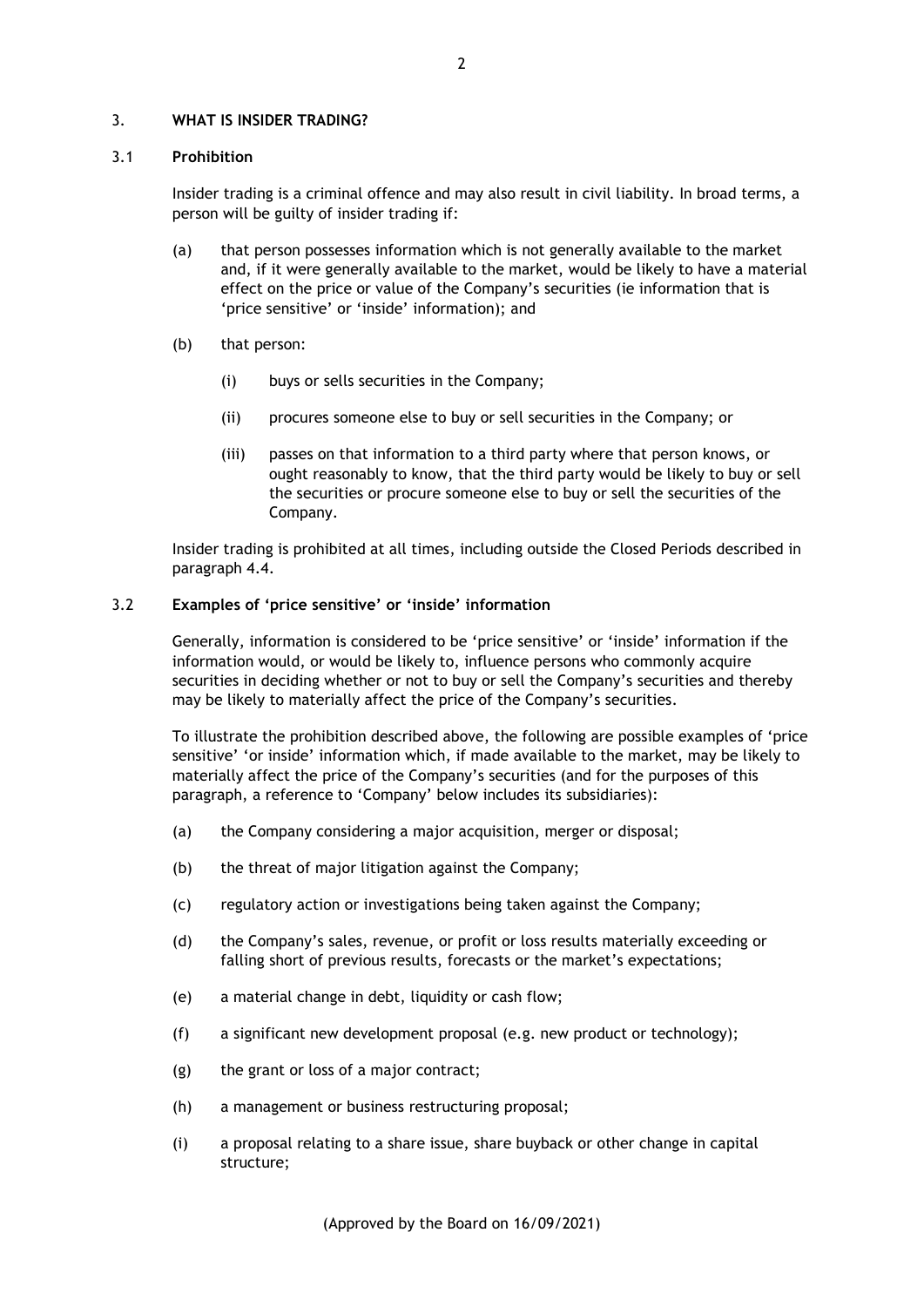- (j) a proposal to significantly increase or decrease dividend payments;
- (k) a change to the Board or other senior management;
- (l) the damage or destruction of a material operation of the Company;
- (m) a significant re-valuation of assets;
- (n) an agreement or option to acquire an interest in or enter into a joint venture or other arrangement in relation to an asset or business; and
- (o) any information required to be announced to the market pursuant to the ASX Listing Rule 3.1 (the Continuous Disclosure rule) which is yet to be released to the market.

#### 3.3 **When is information 'generally available'?**

Information is generally available if it:

- (a) is derived from information that has been released to the ASX and the ASX has fully disseminated that information to the market; or
- (b) consists of observations, deductions, conclusions or inferences made or drawn from other generally available information.

## 3.4 **Dealing through third parties**

The insider trading prohibition extends to dealings by individuals through nominees, agents or other associates, such as family members, family trusts, family companies, superannuation funds and any other persons or entities over whom the individual has influence (referred to as "**Associates**" in these guidelines).

## 3.5 **Information however obtained**

It does not matter how or where the person obtains the information – it does not have to be obtained from the Company to constitute 'price sensitive' or 'inside' information.

#### 3.6 **Employee share schemes**

The prohibition does not apply to acquisitions of shares or options by Employees made under employee share or option schemes, nor does it apply to the acquisition of shares as a result of the exercise of options under an employee option scheme. However, the prohibition does apply to the sale of shares acquired under an employee share scheme and also to the sale of shares acquired following the exercise of an option granted under an employee option scheme.

### 3.7 **Securities in other companies**

Buying and selling securities of other companies with which the Company may be dealing is prohibited where an individual possesses information about that other company which is not generally available to the market and is 'price sensitive' or 'inside' information. For example, where an individual is aware that the Company is about to sign a major agreement with another company, they should not buy securities in either the Company **or the other company**.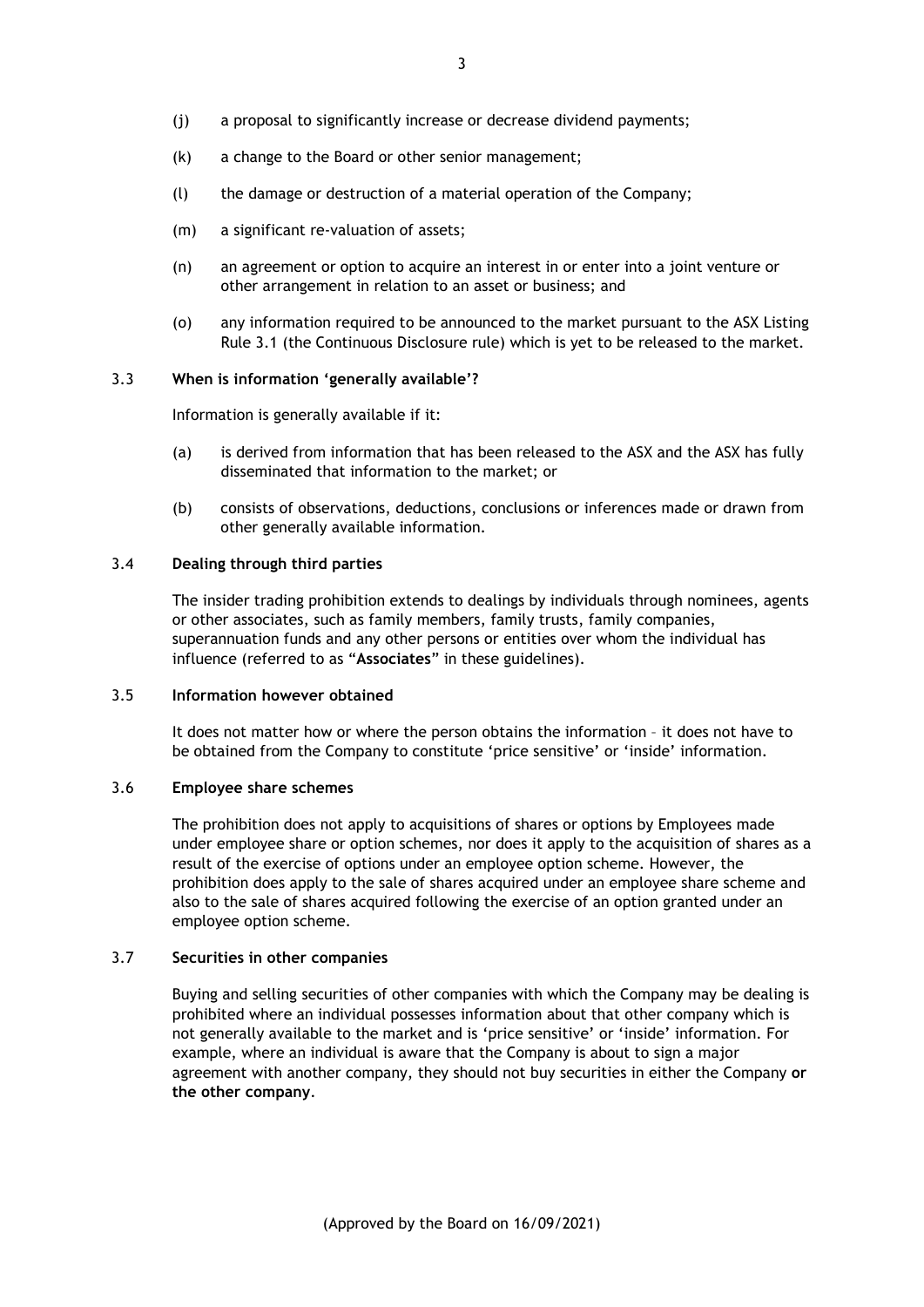#### 4. **RULES FOR TRADING IN THE COMPANY'S SECURITIES**

#### 4.1 **When Employees may deal in the Company's securities**

An Employee (who is not a Key Management Personnel) and his or her Associates may deal in securities of the Company at any time only if he or she does not have information that he or she knows, or ought reasonably to know, is 'price sensitive' or 'inside' information in relation to the securities of the Company.

### 4.2 **When Employees must not deal in the Company's securities**

An Employee (who is not a Key Management Personnel) and his or her Associates must not deal in the securities of the Company, in accordance with this policy, where he or she has information he or she knows, or ought reasonably to know, is 'price sensitive' or 'inside' information in relation to the securities of the Company.

### 4.3 **When Key Management Personnel may deal in the Company's securities**

Key Management Personnel may deal in securities of the Company:

- (a) at any time if he or she does not have information that he or she knows, or ought reasonably to know, is 'price sensitive' or 'inside' information in relation to the securities of the Company; and
- (b) in all cases, subject to the restrictions and requirements set out in paragraphs [4.4,](#page-3-0) [4.5](#page-4-0) and [5.](#page-5-0)

#### <span id="page-3-0"></span>4.4 **When Key Management Personnel must not deal in the Company's securities**

- (a) Key Management Personnel must not, except where an exception in paragraph [4.6](#page-4-1) or exemption in accordance with paragraph [5.5](#page-6-0) applies, deal in securities of the Company during the following periods:
	- (i) from the applicable balance date on 30 June until 24 hours after the release of the Company's full year financial results to the ASX;
	- (ii) from the applicable balance date on 31 December until 24 hours after the release of the Company's half year results to the ASX;
	- (iii) from the applicable balance date on 31 March and 30 September until 24 hours after the release of the Company's quarterly results to the ASX (for so long as the Company is required to release quarterly reports to the ASX); and
	- (iv) any other period determined by the Board, Managing Director or Company Secretary from time to time (for example, when it is considering matters which are subject to the disclosure exception in ASX Listing Rule 3.1A),

(together the **Closed Periods**).

The Company Secretary will endeavour to notify all Key Management Personnel of the Closed Periods.

(b) A Key Management Person must not deal in the Company's securities at **any** time he or she is in possession of 'price sensitive' or 'inside' information in relation to the securities of the Company which is not generally available to the market.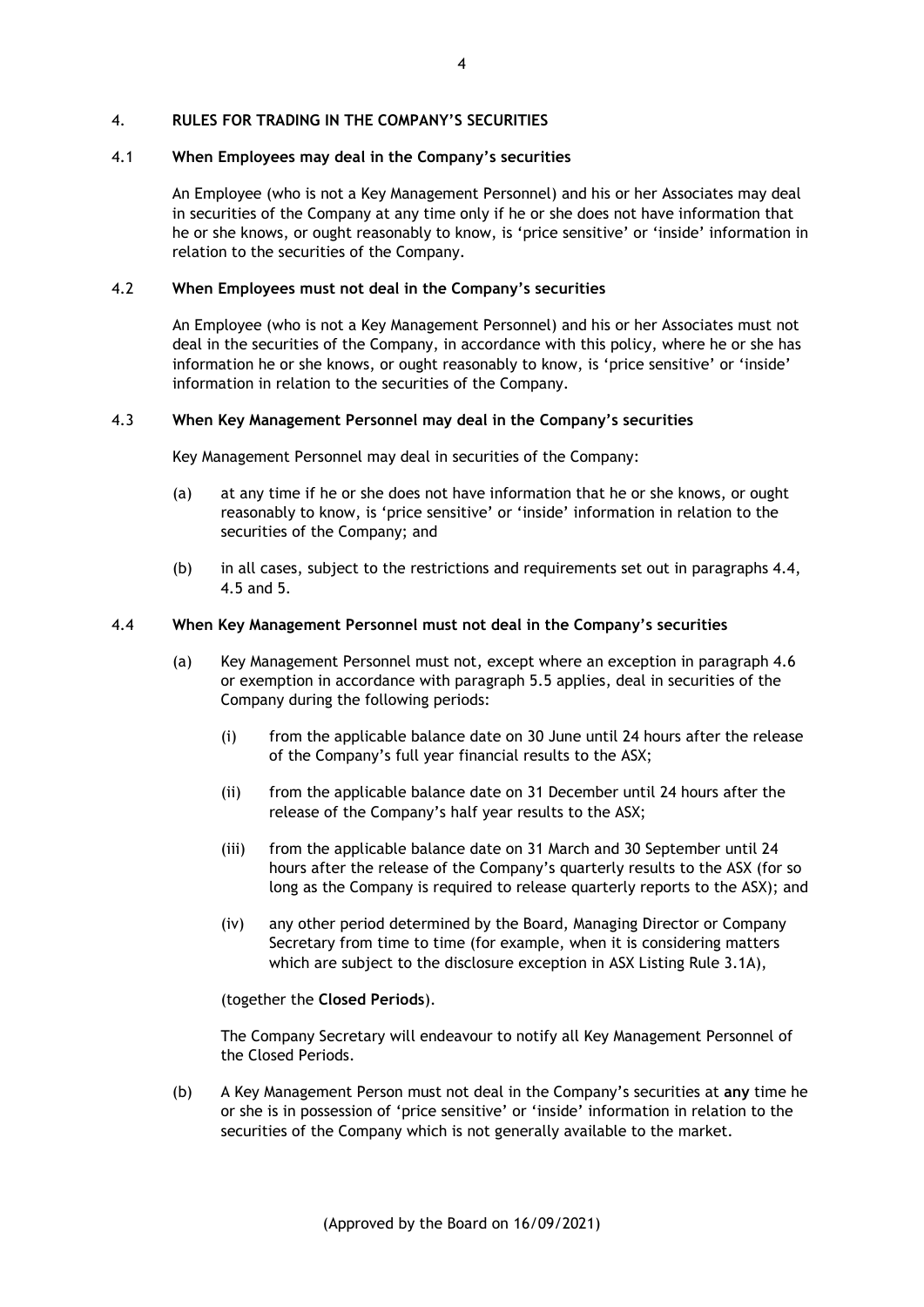<span id="page-4-0"></span>4.5 **Prohibition on short-term trading, margin loan arrangements and hedging**

Key Management Personnel must not engage in short-term trading of the Company's securities (except for the exercise of options where the shares will be sold shortly thereafter) or enter into or maintain any margin loan, hedging or similar arrangements over the Company's securities (including offering the Company's securities as security for a margin loan or other similar arrangement).

### <span id="page-4-1"></span>4.6 **Exceptions**

- (a) Key Management Personnel may at any time:
	- (i) acquire ordinary shares in the Company by conversion of securities giving a right of conversion to ordinary shares;
	- (ii) acquire Company securities under a bonus issue made to all holders of securities of the same class;
	- (iii) acquire Company securities under a dividend reinvestment, or top-up plan that is available to all holders or securities of the same class;
	- (iv) acquire, or agree to acquire or exercise options under an employee incentive scheme (as that term is defined in the ASX Listing Rules);
	- (v) withdraw ordinary shares in the Company held on behalf of the Key Management Personnel in an employee incentive scheme (as that term is defined in the ASX Listing Rules) where the withdrawal is permitted by the rules of that scheme;
	- (vi) acquire ordinary shares in the Company as a result of the exercise of options held under an employee option scheme;
	- (vii) transfer securities of the Company already held into a superannuation fund or other saving scheme in which the Key Management Personnel is a beneficiary;
	- (viii) make an investment in, or trade in units of, a fund or other scheme (other than a scheme only investing in the securities of the Company) where the assets of the fund or other scheme are invested at the discretion of a third party;
	- (ix) where a Key Management Personnel is a trustee, trade in the securities of the Company by that trust, provided the Key Management Personnel is not a beneficiary of the trust and any decision to trade during a Closed Period is taken by the other trustees or by the investment managers independently of the Key Management Personnel;
	- (x) undertake to accept, or accept, a takeover offer;
	- (xi) trade under an offer or invitation made to all or most of the security holders, such as a rights issue, a security purchase plan, a dividend or distribution reinvestment plan and an equal access buy-back, where the plan that determines the timing and structure of the offer has been approved by the Board. This includes decisions relating to whether or not to take up the entitlements and the sale of entitlements required to provide for the take up of the balance of entitlements under a renounceable pro rata issue;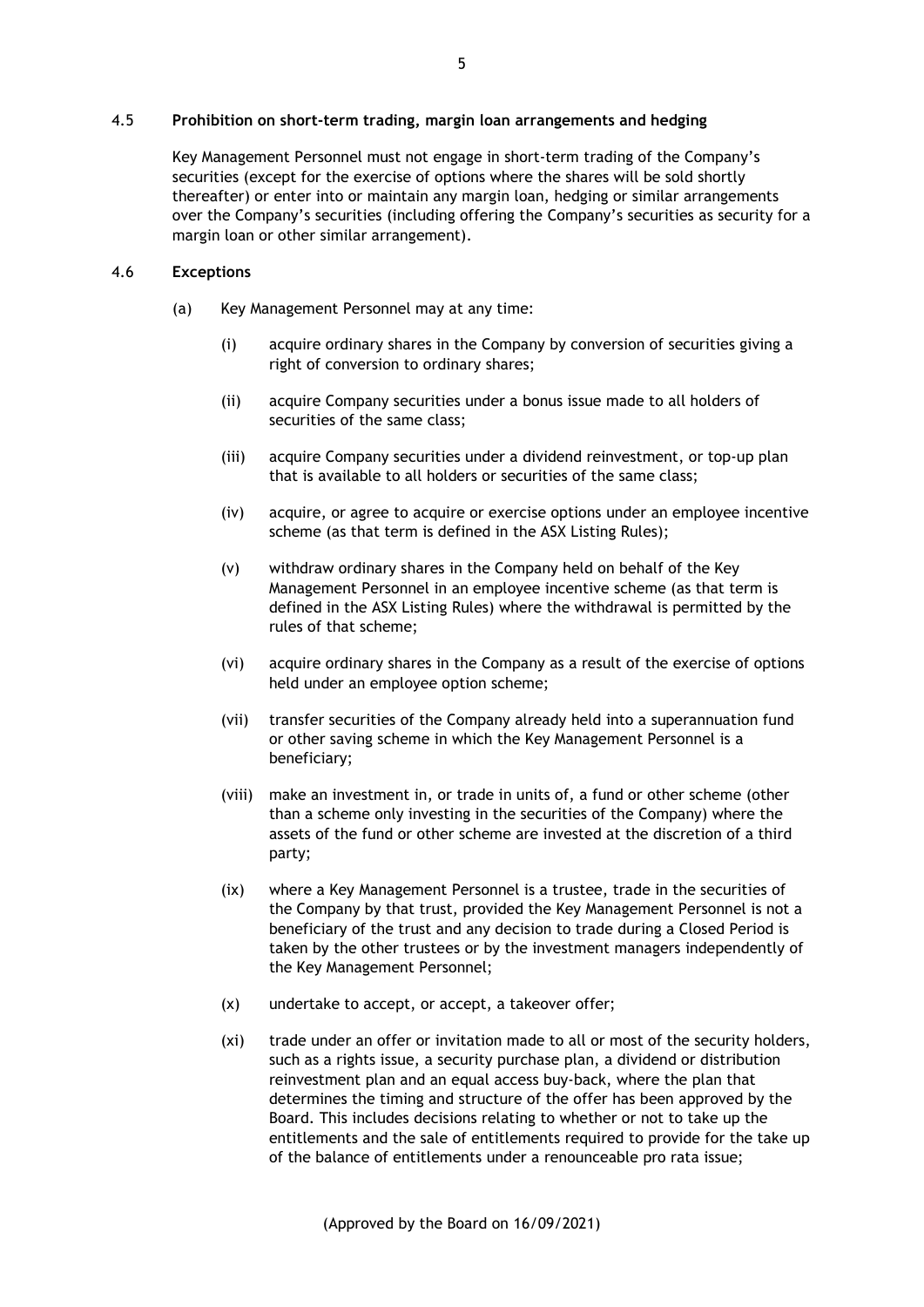- (xii) dispose of securities of the Company resulting from a secured lender exercising their rights, for example, under a margin lending arrangement;
- (xiii) exercise (but not sell securities following exercise of) an option or a right under an employee incentive scheme, or convert a convertible security, where the final date for the exercise of the option or right, or the conversion of the security, falls during a Closed Period or the Company has had a number of consecutive Closed Periods and the Key Management Personnel could not reasonably have been expected to exercise it at a time when free to do so; or
- (xiv) trade under a non-discretionary trading plan for which prior written clearance has been provided in accordance with procedures set out in this policy.
- (b) In respect of any share or option plans adopted by the Company, it should be noted that it is not permissible to provide the exercise price of options by selling the shares acquired on the exercise of these options unless the sale of those shares occurs outside a Closed Period.
- (c) Where Company securities are provided to a lender as security by way of mortgage or charge, a sale that occurs under that mortgage or charge as a consequence of default would not breach insider trading laws.

## <span id="page-5-0"></span>5. **APPROVAL AND NOTIFICATION REQUIREMENTS**

#### <span id="page-5-1"></span>5.1 **Approval requirements**

- (a) Any Key Management Personnel (other than the Chairman of the Board) wishing to buy, sell or exercise rights in relation to the Company's securities must obtain the prior written approval of the Chairman of the Board or the Board before doing so.
- (b) If the Chairman of the Board wishes to buy, sell or exercise rights in relation to the Company's securities, the Chairman of the Board must obtain the prior approval of the Board before doing so.

### <span id="page-5-2"></span>5.2 **Approvals to buy or sell securities**

- (a) All requests to buy or sell securities as referred to in paragraph [5.1](#page-5-1) must include the intended volume of securities to be purchased or sold and an estimated time frame for the sale or purchase.
- (b) Copies of written approvals must be forwarded to the Company Secretary prior to the approved purchase or sale transaction.

## 5.3 **Notification**

Subsequent to approval obtained in accordance with paragraphs [5.1](#page-5-1) and [5.2,](#page-5-2) any Key Management Personnel who (or through his or her Associates) buys, sells, or exercises rights in relation to Company securities **must** notify the Company Secretary in writing of the details of the transaction within two (2) business days of the transaction occurring. This notification obligation **operates at all times** and includes applications for acquisitions of shares or options by Employees made under employee share or option schemes and also applies to the acquisition of shares as a result of the exercise of options under an employee option scheme.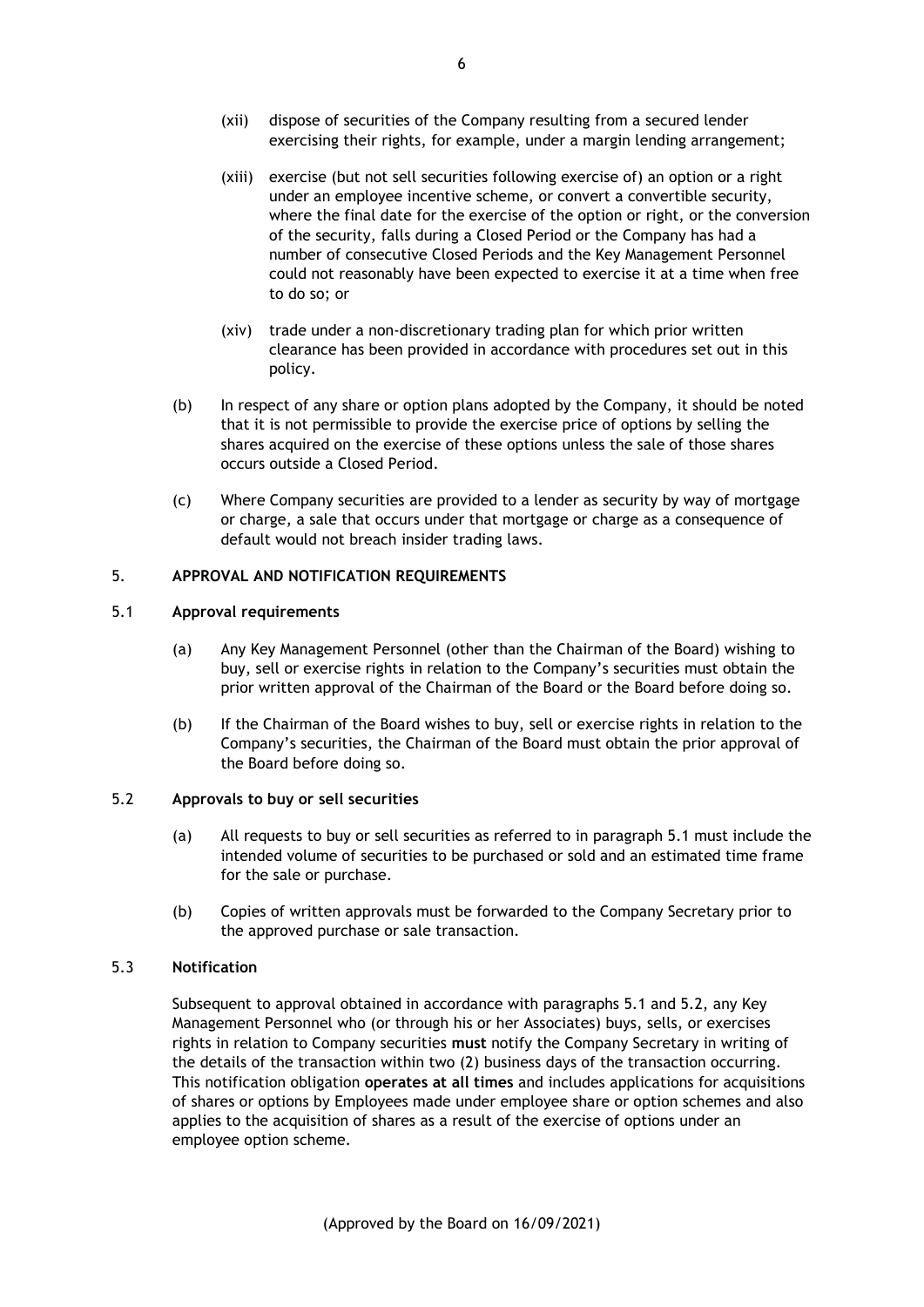## 5.4 **Sales of significant volumes of securities**

Key Management Personnel need to be mindful of the market perception associated with any sale of Company securities and possibly the ability of the market to absorb the volume of shares being sold. With this in mind, the management of the sale of any significant volume of Company securities (ie a volume that would represent a volume in excess of 10% of the total securities held by the seller prior to the sale, or a volume to be sold that would be in excess of 10% of the average daily traded volume of the shares of the Company on the ASX for the preceding 20 trading days) by a Key Management Person needs to be discussed with the Board and the Company's legal advisers prior to the execution of any sale. These discussions need to be documented in the form of a file note, to be retained by the Company Secretary.

## <span id="page-6-0"></span>5.5 **Exemption from Closed Periods restrictions due to severe financial hardship or exceptional circumstances**

- (a) Key Management Personnel who are not in possession of 'price sensitive' or 'inside' information in relation to the securities of the Company, may be given prior written clearance by the Managing Director (or in the case of the Managing Director, by all other members of the Board) to sell or otherwise dispose of Company securities in a Closed Period where the person is in severe financial hardship or where there are exceptional circumstances as set out in this policy.
- (b) The determination of whether a Key Management Person is in severe financial hardship or exceptional circumstances will be made by the Managing Director (or in the case of the Managing Director, by all other members of the Board).
- (c) Severe financial hardship or exceptional circumstances determinations can only be made by examining all of the facts and, if necessary, obtaining independent verification of the facts from banks, accountants or other like institutions.

#### (d) **Severe financial hardship**

- (i) Key Management Personnel may be in severe financial hardship if they have a pressing financial commitment that cannot be satisfied other than by selling the securities of the Company.
- (ii) In the interests of an expedient and informed determination by the Managing Director (or all other members of the Board as the context requires), any application for an exemption allowing the sale of Company securities in a Closed Period based on severe financial hardship must be made in writing stating all of the facts and be accompanied by copies of relevant supporting documentation, including contact details of the person's accountant, bank and other such independent institutions (where applicable).

## (e) **Exceptional circumstances**

- (i) Exceptional circumstances may apply to the disposal of Company securities by a Key Management Person if the person is required by a court order or a court enforceable undertaking (for example in a bona fide family settlement), to transfer or sell securities of the Company, or there is some other overriding legal or regulatory requirement to do so.
- (ii) Any application for an exemption allowing the sale of Company securities in a Closed Period based on exceptional circumstances must be made in writing and be accompanied by relevant court and/or supporting legal documentation (where applicable).